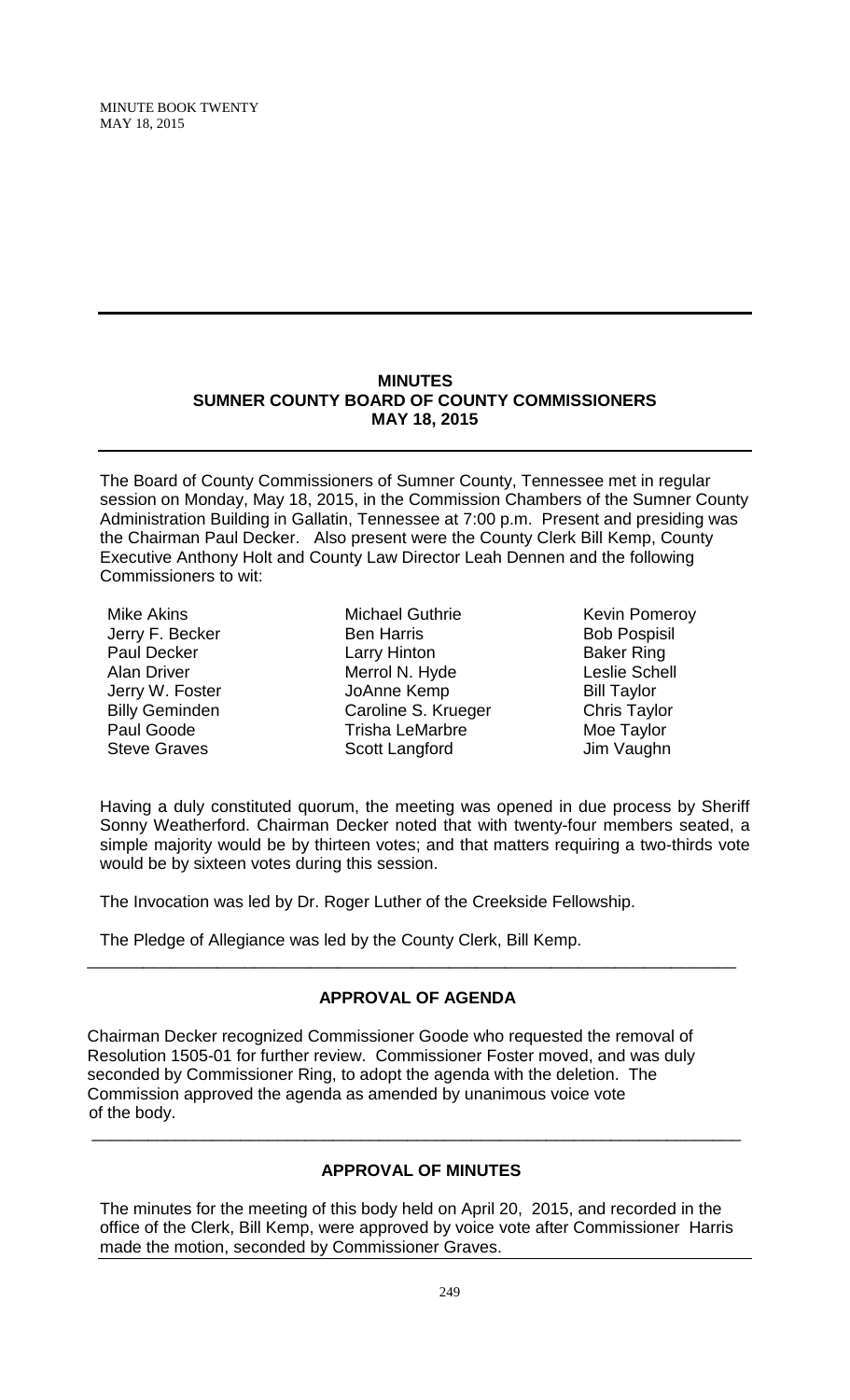## **RECOGNITION OF THE PUBLIC**

 Chairman Decker opened the floor to allow the public to speak concerning any matter on the agenda. With no one else wishing to speak, recognition of the public was closed.

## **REPORT OF THE CHAIR**

\_\_\_\_\_\_\_\_\_\_\_\_\_\_\_\_\_\_\_\_\_\_\_\_\_\_\_\_\_\_\_\_\_\_\_\_\_\_\_\_\_\_\_\_\_\_\_\_\_\_\_\_\_\_\_\_\_\_\_\_\_\_\_\_\_\_\_\_\_\_\_

\_\_\_\_\_\_\_\_\_\_\_\_\_\_\_\_\_\_\_\_\_\_\_\_\_\_\_\_\_\_\_\_\_\_\_\_\_\_\_\_\_\_\_\_\_\_\_\_\_\_\_\_\_\_\_\_\_\_\_\_\_\_\_\_\_\_\_\_\_

Chairman Decker noted that the Veterans Service Officer's report was provided for information only.

Chairman Decker read the following resolution into the record:

#### **A RESOLUTION HONORING MS. GRACE OLIVER AS SHE RETIRES FROM THE SUMNER COUNTY BOARD OF EDUCATION**

**WHEREAS,** Ms. Grace Oliver is retiring in May of 2015, after serving Sumner County Schools for thirty-seven years during which time she taught science and biology, coached basketball and softball, then moved to the Central Office as the Attendance Supervisor and Discipline Hearing Authority; and

**WHEREAS,** Ms. Oliver has gone above and beyond the role of Attendance Supervisor and has worked to heighten awareness regarding the needs of our homeless children and families on the verge of becoming homeless and is deeply involved in seeking contributions from benefactors throughout Sumner County to assist those individuals; and

**WHEREAS,** Ms. Oliver enjoys traveling, gardening, boating and attending estate sales and auctions, all of which she plans to do in her retirement; she also has planned a cattle drive in Colorado with her brother and will work part-time as a tour guide and event planner for Destination Nashville; and

**WHEREAS,** Ms. Oliver has been a leader, mentor, motivator, and an inspiration to those whose lives she has touched and is to be commended and recognized for her contributions, diligent service, and dedication to the citizens of Sumner County.

**NOW, THEREFORE, BE IT RESOLVED** by the Sumner County Board of County Commissioners meeting in regular session on this the 18<sup>th</sup> day of May, 2015, that this body does hereby express its appreciation and gratitude for the many years of service and dedication of Ms. Grace Oliver and wishes her the best in her retirement; and

**BE IT FURTHER RESOLVED** that this resolution shall be spread on the minutes of this body, and the Clerk is to furnish a copy of this resolution to Ms. Grace Oliver.

\_\_\_\_\_\_\_\_\_\_\_\_\_\_\_\_\_\_\_\_\_\_\_\_\_\_\_\_\_\_\_\_\_\_\_\_\_\_\_\_\_\_\_\_\_\_\_\_\_\_\_\_\_\_\_\_\_\_\_\_\_\_\_\_

Upon motion of Commissioner LeMarbre, seconded by Commissioner Vaughn, the Commission approved the resolution honoring Ms. Oliver.

\_\_\_\_\_\_\_\_\_\_\_\_\_\_\_\_\_\_\_\_\_\_\_\_\_\_\_\_\_\_\_\_\_\_\_\_\_\_\_\_\_\_\_\_\_\_\_\_\_\_\_\_\_\_\_\_\_\_\_\_\_\_\_\_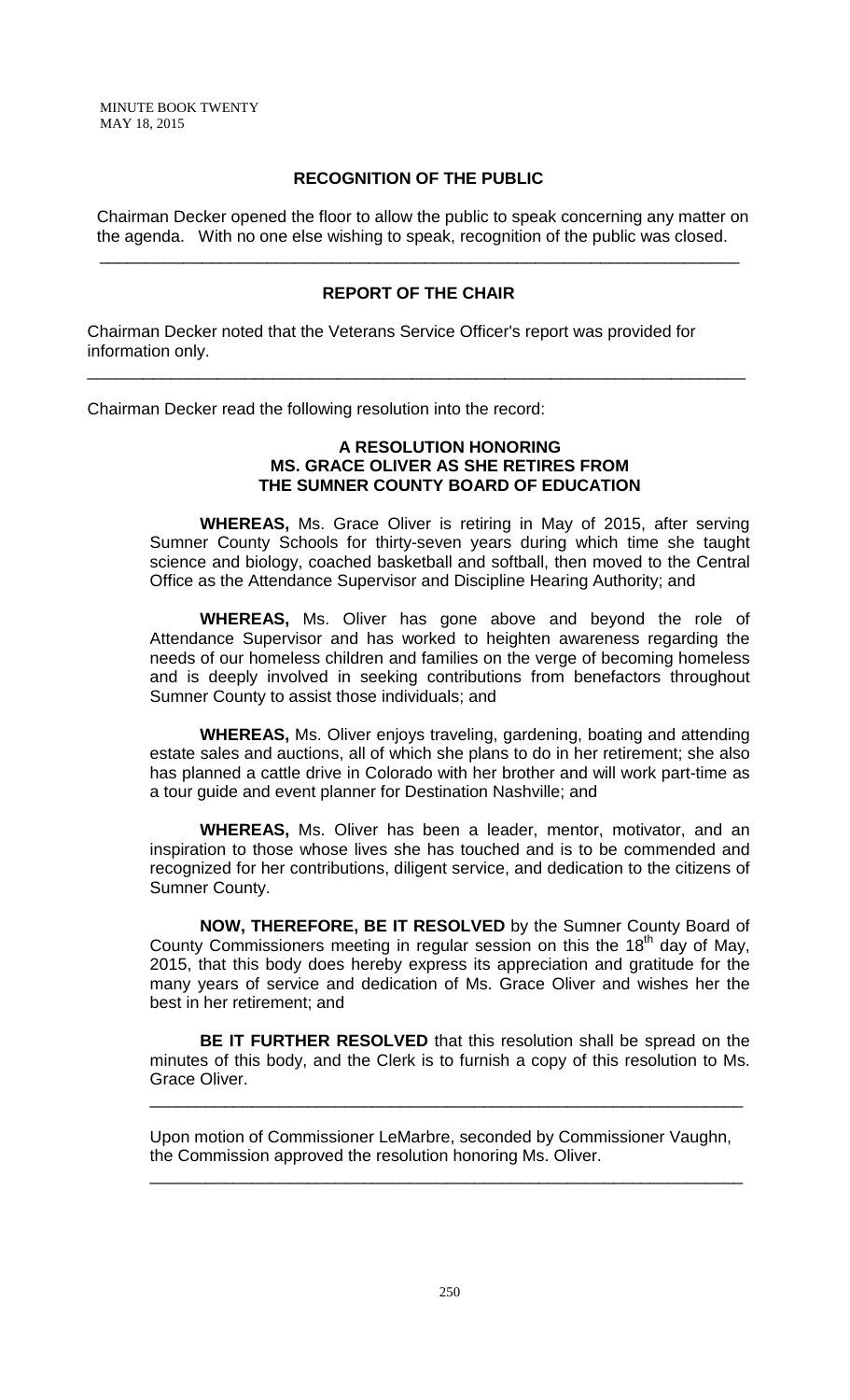Commissioner LeMarbre read the following resolution into the record:

#### **A RESOLUTION HONORING MR. SCOTT WIETECHA FOR HIS THIRD CHAMPIONSHIP VICTORY IN THE ST. JUDE COUNTRY MUSIC MARATHON**

**WHEREAS,** Mr. Scott Wietecha recently claimed his third consecutive championship victory in the sixteenth annual St. Jude Country Music Marathon besting the 27,226 runners who finished the race; and

**WHEREAS,** Mr. Wietecha, a Physical Education teacher at H.B. Williams Elementary School in White House, is the only runner in the marathon's history to win three titles and with this win posted a time of two hours, twenty-three minutes, and thirty-three seconds; and

**WHEREAS**, through his efforts, outstanding dedication, and hard work, Mr. Wietecha has brought pride and honor to himself, his family, his school, our County, and our State.

**NOW, THEREFORE, BE IT RESOLVED** by the Sumner County Board of County Commissioners meeting in regular session on this the  $18<sup>th</sup>$  day of May, 2015, that this body does hereby recognize Mr. Scott Wietecha for his diligence and perseverance and wishes him much success in his future marathons; and

**BE IT FURTHER RESOLVED** that this resolution shall be spread on the minutes of this body, and the Clerk is to furnish a copy of this resolution to Mr. Scott Wietecha.

\_\_\_\_\_\_\_\_\_\_\_\_\_\_\_\_\_\_\_\_\_\_\_\_\_\_\_\_\_\_\_\_\_\_\_\_\_\_\_\_\_\_\_\_\_\_\_\_\_\_\_\_\_\_\_\_\_\_\_\_\_\_\_\_

Upon motion of Commissioner LeMarbre, seconded by Commissioner Goode, the Commission approved the resolution honoring Mr. Wietecha.

\_\_\_\_\_\_\_\_\_\_\_\_\_\_\_\_\_\_\_\_\_\_\_\_\_\_\_\_\_\_\_\_\_\_\_\_\_\_\_\_\_\_\_\_\_\_\_\_\_\_\_\_\_\_\_\_\_\_\_\_\_\_\_\_

Commissioner Langford read the following resolution into the record:

#### **A RESOLUTION HONORING THE MERROL HYDE MAGNET SCHOOL JUNIOR VARSITY HISTORY BOWL TEAM**

**WHEREAS,** the Merrol Hyde Magnet School Junior Varsity History Bowl Team competed for the first time and won the state championship with a perfect record of 6-0 on March 15, 2015; and

**WHEREAS,** winning the state championship qualified these hard-working students to compete in the National History Bowl in Washington, D.C., on April  $25<sup>th</sup>$  and  $26<sup>th</sup>$  and they are to be commended for their diligent effort and dedication which has brought honor, not only to themselves, but also to their school and our County; and

**WHEREAS,** team members, Alex Copley, Michael Ponce, Jonathan Caldwell, and Kanaan Dopp, led by Kim Ponce, Holly Caldwell, and teacher sponsor, Gretchen Huff, were the only students from Sumner County to compete at the national level and the only Tennessee Junior Varsity team to make it to the top thirty-two.

**NOW, THEREFORE, BE IT RESOLVED** by the Sumner County Board of County Commissioners meeting in regular session on this the  $18<sup>th</sup>$  day of May, 2015, that this body does hereby congratulate the Merrol Hyde Magnet School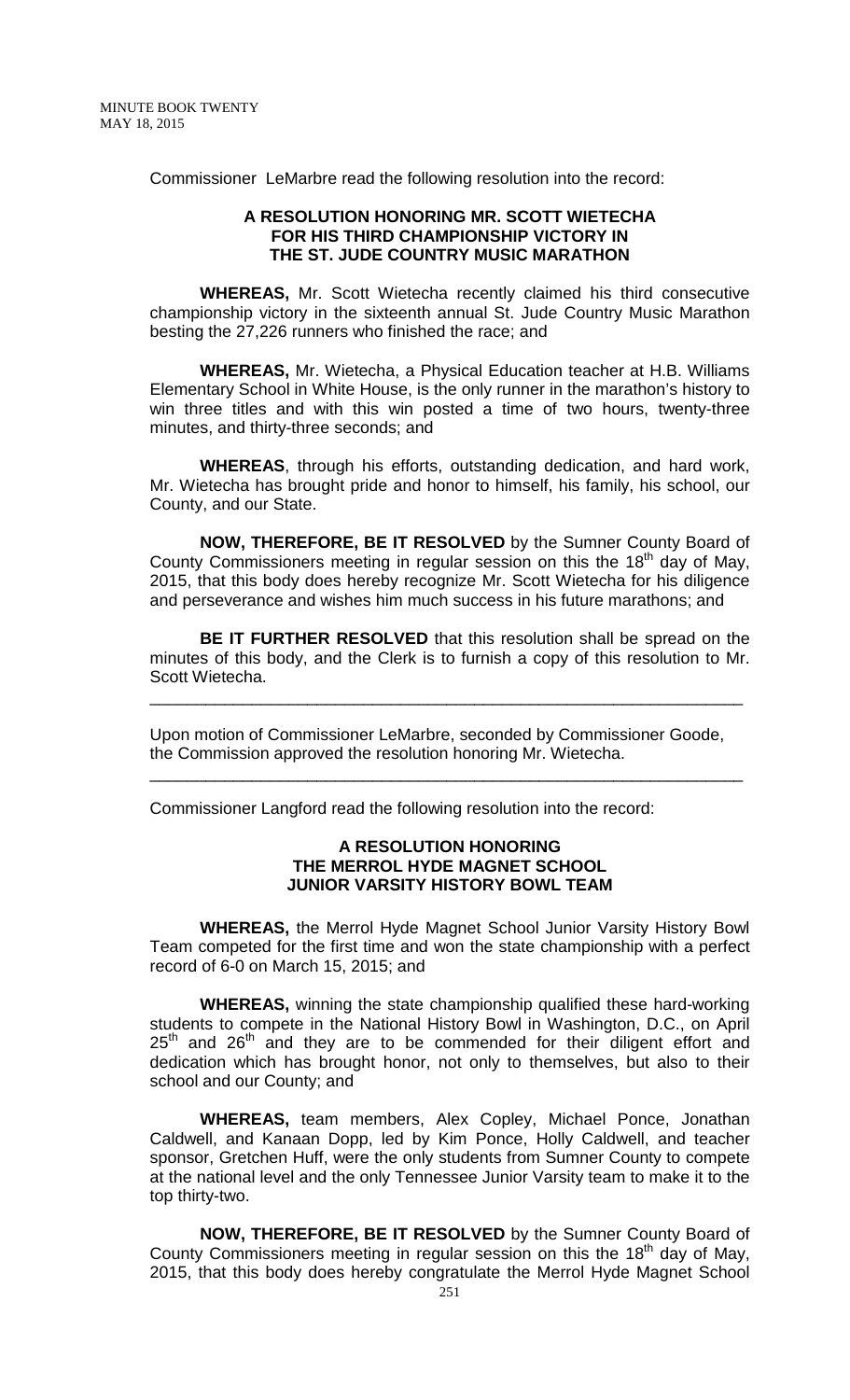Junior Varsity History Bowl Team members for their outstanding achievements and wishes them much success in their future endeavors; and

**BE IT FURTHER RESOLVED** that this resolution is to be spread on the minutes of this body, and the Clerk is to furnish a copy of this resolution to the Merrol Hyde Magnet School Junior Varsity History Bowl Team.

\_\_\_\_\_\_\_\_\_\_\_\_\_\_\_\_\_\_\_\_\_\_\_\_\_\_\_\_\_\_\_\_\_\_\_\_\_\_\_\_\_\_\_\_\_\_\_\_\_\_\_\_\_\_\_\_\_\_\_\_\_\_\_\_

Upon motion of Commissioner Langford, seconded by Commissioner Krueger, the Commission approved the resolution honoring the History Bowl Team.

\_\_\_\_\_\_\_\_\_\_\_\_\_\_\_\_\_\_\_\_\_\_\_\_\_\_\_\_\_\_\_\_\_\_\_\_\_\_\_\_\_\_\_\_\_\_\_\_\_\_\_\_\_\_\_\_\_\_\_\_\_\_\_\_

# **CONSENT AGENDA**

Commissioner Langford moved, seconded by Commissioner Chris Taylor, to approve the following items on the Consent Agenda:

#### **1505-07 A RESOLUTION APPROPRIATING \$24,758.09 IN PASS-THROUGH FUNDS FOR STATE INMATE MEDICAL BILLS TO THE BUDGET OF THE SHERIFF'S OFFICE FOR TRAINING AND SUPPLIES**

**BE IT RESOLVED** by the Sumner County Board of County Commissioners meeting in regular session on this the 18<sup>th</sup> day of May, 2015, that this body hereby appropriates \$24,758.09 as pass-through funds for state inmate medical bills to the budget of the Sheriff's Office for training supplies, as shown on the attachment herewith.

## **1505-08 A RESOLUTION APPROPRIATING \$9,600.00 IN PASS-THRU FUNDS FOR THE BUDGET OF THE SHERIFF'S OFFICE FOR IN-SERVICE TRAINING SUPPLEMENT**

\_\_\_\_\_\_\_\_\_\_\_\_\_\_\_\_\_\_\_\_\_\_\_\_\_\_\_\_\_\_\_\_\_\_\_\_\_\_\_\_\_\_\_\_\_\_\_\_\_\_\_\_\_\_\_\_\_\_\_\_\_\_\_\_\_\_\_\_\_\_\_\_\_\_\_\_\_\_\_\_\_\_

**BE IT RESOLVED** by the Sumner County Board of County Commissioners meeting in regular session on this the  $18<sup>th</sup>$  day of May, 2015, that this body hereby appropriates \$9,600.00 as pass-thru funds for the budget of the Sheriff's Office for in-service training supplement, as shown on the attachment herewith.

\_\_\_\_\_\_\_\_\_\_\_\_\_\_\_\_\_\_\_\_\_\_\_\_\_\_\_\_\_\_\_\_\_\_\_\_\_\_\_\_\_\_\_\_\_\_\_\_\_\_\_\_\_\_\_\_\_\_\_\_\_\_\_\_\_\_\_\_\_\_\_\_\_\_\_\_\_\_\_\_\_\_

## **1505-09 A RESOLUTION DONATING \$1,997.10 TO WOUNDED WARRIOR PROJECT BY NOT CHARGING IMPACT FEES ON HOUSE**

**BE IT RESOLVED** by the Sumner County Board of County Commissioners meeting in regular session on this the 18<sup>th</sup> day of May, 2015, that this body hereby donates \$1,997.10 from to Wounded Warrior Project by not charging impact fees on house.

## **1505-10 A RESOLUTION AUTHORIZING TRANSFER WITHIN MAJOR CATEGORIES FOR THE SHERIFF'S OFFICE**

\_\_\_\_\_\_\_\_\_\_\_\_\_\_\_\_\_\_\_\_\_\_\_\_\_\_\_\_\_\_\_\_\_\_\_\_\_\_\_\_\_\_\_\_\_\_\_\_\_\_\_\_\_\_\_\_\_\_\_\_\_\_\_\_\_\_\_\_\_\_\_\_\_\_\_\_\_\_\_\_\_\_

**BE IT RESOLVED** by the Sumner County Board of County Commissioners meeting in regular session on this the  $18<sup>th</sup>$  day of May, 2015, that this body hereby authorizes transfer within major categories for the Sheriff's Office, as shown on the attachment herewith.

\_\_\_\_\_\_\_\_\_\_\_\_\_\_\_\_\_\_\_\_\_\_\_\_\_\_\_\_\_\_\_\_\_\_\_\_\_\_\_\_\_\_\_\_\_\_\_\_\_\_\_\_\_\_\_\_\_\_\_\_\_\_\_\_\_\_\_\_\_\_\_\_\_\_\_\_\_\_\_\_\_\_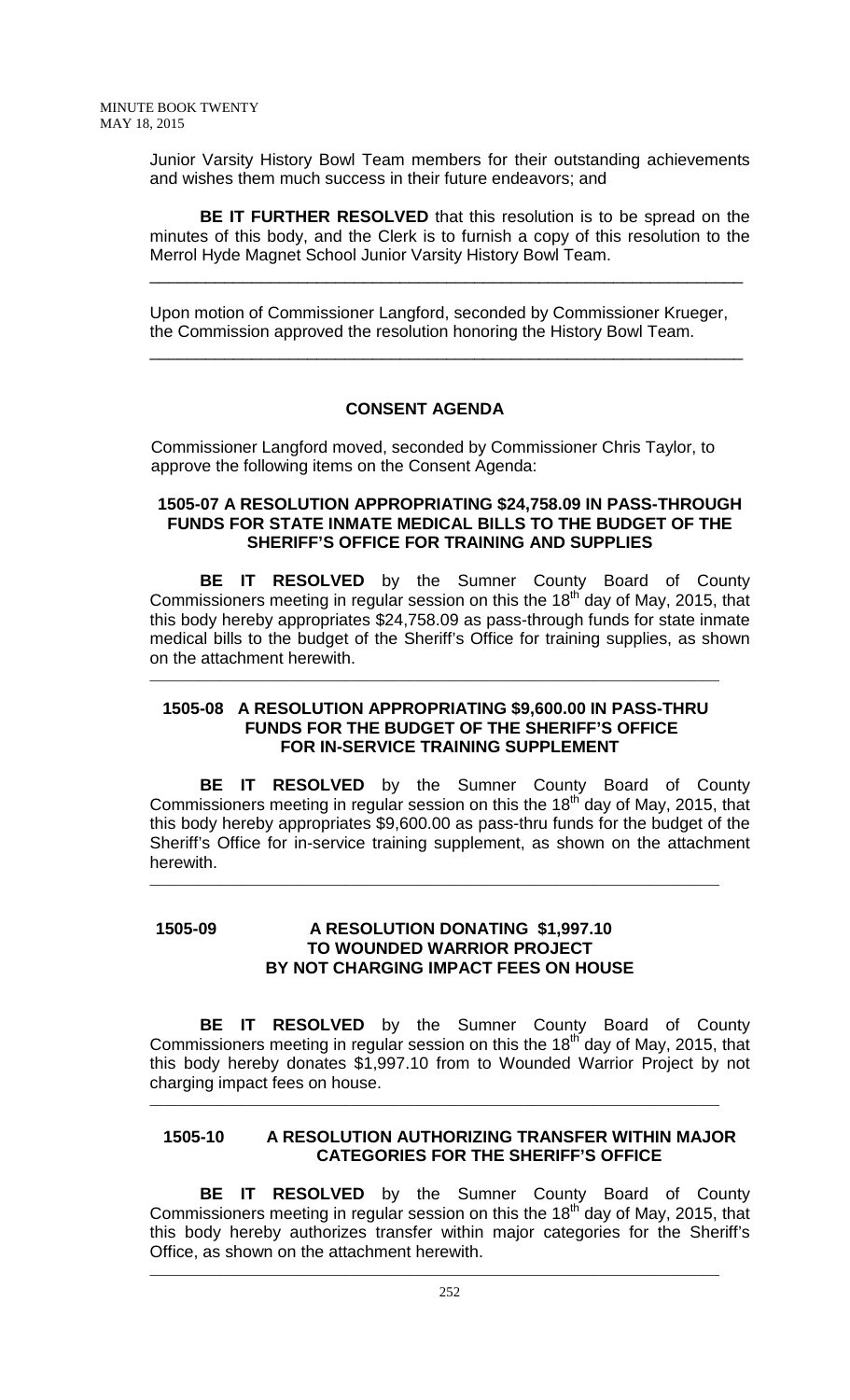## **1505-11 A RESOLUTION AUTHORIZING TRANSFER WITHIN MAJOR CATEGORIES FOR GENERAL SESSIONS DIVISION II**

**BE IT RESOLVED** by the Sumner County Board of County Commissioners meeting in regular session on this the 18<sup>th</sup> day of May, 2015, that this body hereby authorizes transfer within major categories for General Sessions Division II, as shown on the attachment herewith.

\_\_\_\_\_\_\_\_\_\_\_\_\_\_\_\_\_\_\_\_\_\_\_\_\_\_\_\_\_\_\_\_\_\_\_\_\_\_\_\_\_\_\_\_\_\_\_\_\_\_\_\_\_\_\_\_\_\_\_\_\_\_\_\_\_\_\_\_\_\_\_\_\_\_\_\_\_\_\_\_\_\_

### **1505-12 A RESOLUTION AUTHORIZING TRANSFER WITHIN MAJOR CATEGORIES FOR DEPARTMENTAL INSURANCE ADJUSTMENTS**

**BE IT RESOLVED** by the Sumner County Board of County Commissioners meeting in regular session on this the  $18<sup>th</sup>$  day of May, 2015, that this body hereby authorizes transfer within major categories for departmental insurance adjustments as shown on the attachment herewith.

\_\_\_\_\_\_\_\_\_\_\_\_\_\_\_\_\_\_\_\_\_\_\_\_\_\_\_\_\_\_\_\_\_\_\_\_\_\_\_\_\_\_\_\_\_\_\_\_\_\_\_\_\_\_\_\_\_\_\_\_\_\_\_\_\_\_\_\_\_\_\_\_\_\_\_\_\_\_\_\_\_\_

#### **1505-13 A RESOLUTION DECLARING VARIOUS ITEMS FROM THE COUNTY EXECUTIVE OFFICE AS SURPLUS PROPERTY AND AUTHORIZING DISPOSAL OR SALE OF SAME PURSUANT TO EXISTING POLICIES AND PROCEDURES**

**BE IT RESOLVED** by the Sumner County Board of County Commissioners meeting in regular session on this the  $18<sup>th</sup>$  day of May, 2015, that this body hereby declares various items from the County Executive Office, as surplus as shown on the attachments; and

**BE IT FURTHER RESOLVED** that the disposal or sale of the same is authorized pursuant to existing policies and procedures.

# **Tax Refund**

**\_\_\_\_\_\_\_\_\_\_\_\_\_\_\_\_\_\_\_\_\_\_\_\_\_\_\_\_\_\_\_\_\_\_\_\_\_\_\_\_\_\_\_\_\_\_\_\_\_\_\_\_\_\_\_\_\_\_\_\_\_\_\_\_**

\_\_\_\_\_\_\_\_\_\_\_\_\_\_\_\_\_\_\_\_\_\_\_\_\_\_\_\_\_\_\_\_\_\_\_\_\_\_\_\_\_\_\_\_\_\_\_\_\_\_\_\_\_\_\_\_\_\_\_\_\_\_\_\_\_\_\_\_\_\_\_\_\_\_\_\_\_\_\_\_\_\_

Suzanne J. DiCero  $$30.00$ 

 Chairman Decker declared the items on the Consent Agenda approved upon unanimous voice vote of the body.

# **REPORT FROM COUNTY OFFICIALS**

\_\_\_\_\_\_\_\_\_\_\_\_\_\_\_\_\_\_\_\_\_\_\_\_\_\_\_\_\_\_\_\_\_\_\_\_\_\_\_\_\_\_\_\_\_\_\_\_\_\_\_\_\_\_\_\_\_\_\_\_\_\_\_\_

County Officials filed the following reports: County Investments, County General Fund, County Debt Service Fund, County Highway Fund, County Capital Outlay Fund, School General Purpose Fund, School Federal Projects Fund, School Food Service Fund, Employee Health Insurance Trust Fund, Employee Dental Insurance Trust Fund, Casualty Insurance Trust Fund, County Trustee Funds, Special Reports: County Dental Insurance Claim Payments, County Health Insurance Claim Payments, County Property Tax Collections, County EMS Billing/Collections/Balances, County Sales Tax Collections, County Wheel Tax Collections, County Tax Rates/Property Values and County School Loan Program Rates. Approval of the filing of these records does not certify to the accuracy of the documents.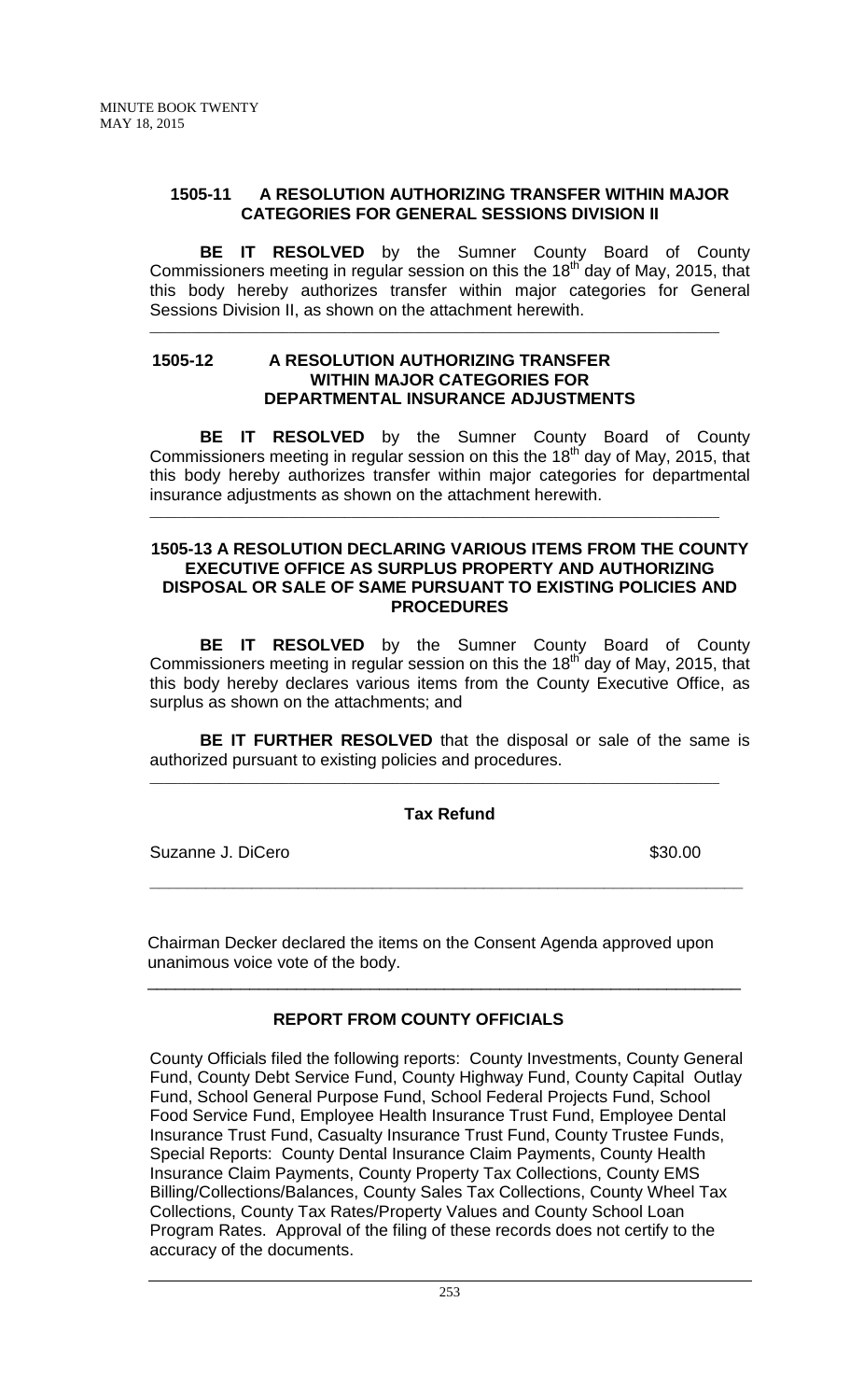Chairman Decker introduced the following resolution:

#### **1505-NOT A RESOLUTION TO APPROVE AND ACCEPT APPLICATIONS FOR NOTARIES PUBLIC POSITIONS AND PERSONAL SURETY GUARANTORS**

 **WHEREAS,** according to the law of the State of Tennessee, an individual must apply for the office of notary public in the county of residence, or of their principal place of business; and

 **WHEREAS**, state statute requires personal sureties making bonds for Notaries publics to be approved by the Sumner County Commission; and

 **WHEREAS,** said applicant must be approved by the County Commission assembled; and

 **WHEREAS,** Bill Kemp, Sumner County Clerk, has certified according to the records of his office that the persons named on the attached listing labeled "SUMNER COUNTY NOTARY PUBLIC APPLICATIONS and SURETY GUARANTORS" have duly applied for the positions so sought; and

#### **BE IT FURTHER RESOLVED THAT THIS TAKE EFFECT FROM AND AFTER PASSAGE.**

#### **NOTARIES PUBLIC ELECTION**

 **–––––––––––––––––––––––––––––––––––––––––––––––––––––––––**

ERIC N AGNOS CYNTHIA KNIGHT JESSICA E ALLISON KATHLEEN LAIRD MICHELLE L BINKLEY KAREN M BOONE ROBYN E MUNN DANIEL BROWN JENNIFER CHECUGA CHERI POTTS BETTY S CHILDRESS DEANNE F RAY PAMELA R GRAVES PATTI ROBITAILLE MELISSA GULLETTE E CLAIRE RODGERS JULIA HARDIN SHARON L RYAN NATHAN J HARSH TERRI TENUT JUSTIN HAYS REBECCA THOMAS SAMANTHA HILL JENNIFER WEST

RICHARD D BLACK LYNDORA MCCAFFERTY CELESTE R NICHOLS<br>JANICE POTTS MARTHA B DAVIS ELIZABETH M ROBERTS

> PERSONAL SURETY TERESA J BENNETT KIMBERLEY N SMITH

\_\_\_\_\_\_\_\_\_\_\_\_\_\_\_\_\_\_\_\_\_\_\_\_\_\_\_\_\_\_\_\_\_\_\_\_\_\_\_\_\_\_\_\_\_\_\_\_\_\_\_\_\_\_\_\_\_\_\_

Upon motion of Commissioner Ring, seconded by Commissioner Krueger, voting was recorded in the following manner:

| Akins  | M. Taylor     |     | Geminden      |   |
|--------|---------------|-----|---------------|---|
| Hinton | <b>Driver</b> |     | Graves        | Y |
| Foster | <b>Schell</b> |     | <b>Harris</b> | Y |
| Ring   | Pomeroy       |     | Vaughn        | Y |
| Kemp   | LeMarbre      |     | Decker        | Y |
| Hyde   | <b>Becker</b> |     | C. Taylor     | Y |
|        |               | 254 |               |   |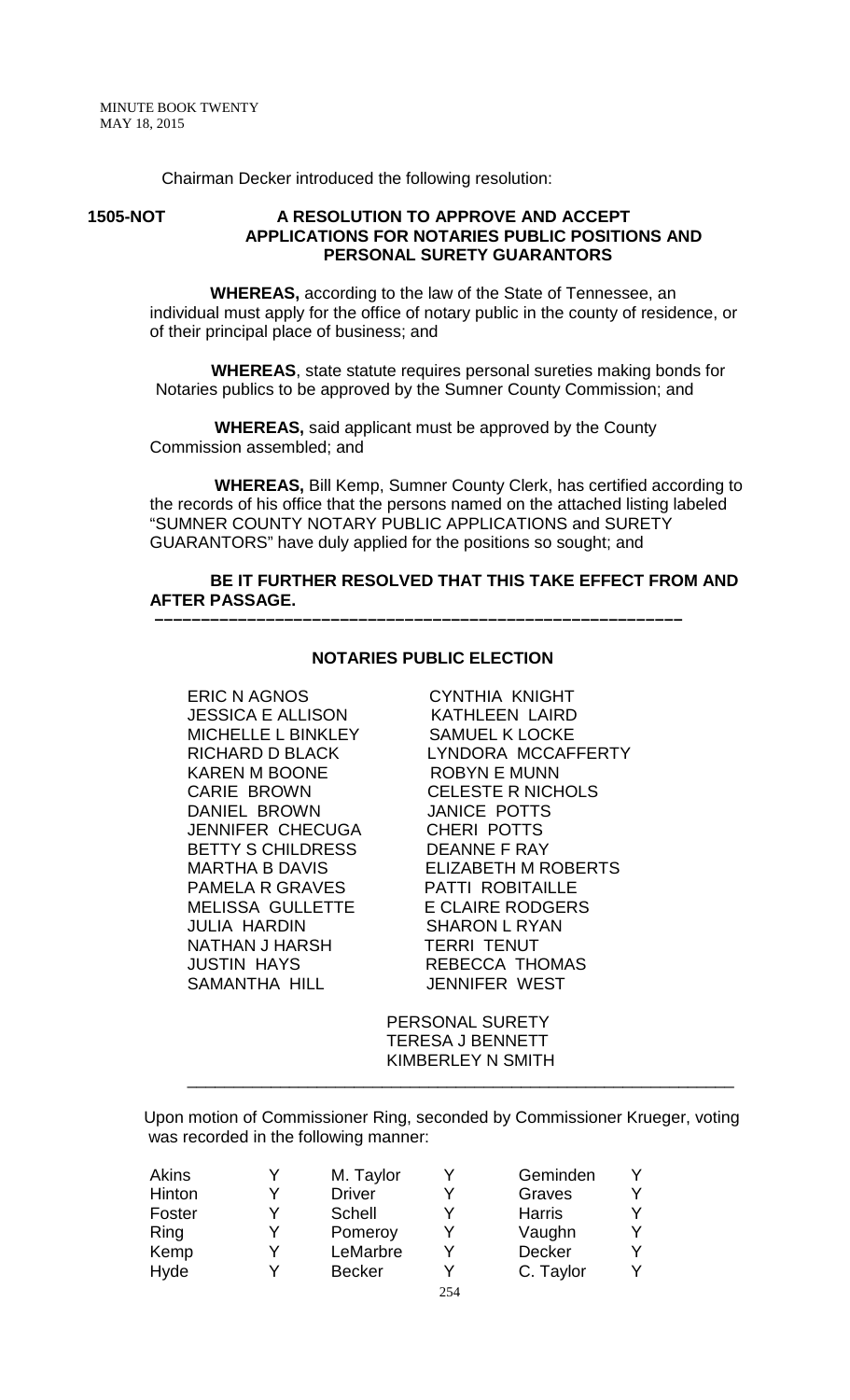| Goode         | Krueger |       | <b>B.</b> Taylor |          |
|---------------|---------|-------|------------------|----------|
| Langford      | Guthrie |       | Pospisil         |          |
| 1505-NOTARIES | Yes: 24 | No: 0 | Abs: 0           | 08:05 PM |

Chairman Decker declared the election of Notaries Public by the body.

# **COMMITTEE ON COMMITTEES**

\_\_\_\_\_\_\_\_\_\_\_\_\_\_\_\_\_\_\_\_\_\_\_\_\_\_\_\_\_\_\_\_\_\_\_\_\_\_\_\_\_\_\_\_\_\_\_\_\_\_\_\_\_\_\_\_\_\_\_\_\_\_\_\_\_\_\_\_\_

Commissioner Goode announced the following for the June Commission agenda:

- Resource Authority expiring, six-year term of Paul Goode
- Civil Service Commission expiring, three-year term of Jerry Mimms

# **HIGHWAY COMMISSION**

\_\_\_\_\_\_\_\_\_\_\_\_\_\_\_\_\_\_\_\_\_\_\_\_\_\_\_\_\_\_\_\_\_\_\_\_\_\_\_\_\_\_\_\_\_\_\_\_\_\_\_\_\_\_\_\_\_\_\_\_\_\_\_\_\_\_\_\_\_\_\_\_\_\_\_

Commissioner Graves noted the rescheduling of the Highway Commission.

# **EDUCATION COMMITTEE**

Commissioner LeMarbre reported that the Education Committee would meet in joint session with the Budget Committee on May 20, 2015. She announced the educators voted Teacher of the Year.

**\_\_\_\_\_\_\_\_\_\_\_\_\_\_\_\_\_\_\_\_\_\_\_\_\_\_\_\_\_\_\_\_\_\_\_\_\_\_\_\_\_\_\_\_\_\_\_\_\_\_\_\_\_\_\_\_\_\_\_\_\_\_\_\_\_\_\_\_\_**

**\_\_\_\_\_\_\_\_\_\_\_\_\_\_\_\_\_\_\_\_\_\_\_\_\_\_\_\_\_\_\_\_\_\_\_\_\_\_\_\_\_\_\_\_\_\_\_\_\_\_\_\_\_\_\_\_\_\_\_\_\_\_\_\_\_\_\_\_\_**

# **GENERAL OPERATIONS COMMITTEE**

There was no report from the General Operations Committee.

# **EMERGENCY SERVICES COMMITTEE**

**\_\_\_\_\_\_\_\_\_\_\_\_\_\_\_\_\_\_\_\_\_\_\_\_\_\_\_\_\_\_\_\_\_\_\_\_\_\_\_\_\_\_\_\_\_\_\_\_\_\_\_\_\_\_\_\_\_\_\_\_\_\_\_\_\_\_\_\_\_**

**\_\_\_\_\_\_\_\_\_\_\_\_\_\_\_\_\_\_\_\_\_\_\_\_\_\_\_\_\_\_\_\_\_\_\_\_\_\_\_\_\_\_\_\_\_\_\_\_\_\_\_\_\_\_\_\_\_\_\_\_\_\_\_\_\_\_\_\_\_**

There was no report from the Emergency Services Committee.

# **PUBLIC SERVICES COMMITTEE**

There was no report from the Public Services Committee.

# **LEGISLATIVE COMMITTEE**

**\_\_\_\_\_\_\_\_\_\_\_\_\_\_\_\_\_\_\_\_\_\_\_\_\_\_\_\_\_\_\_\_\_\_\_\_\_\_\_\_\_\_\_\_\_\_\_\_\_\_\_\_\_\_\_\_\_\_\_\_\_\_\_\_\_\_\_\_\_**

There was no report from the Legislative Committee.

# **RULES AND PROCEDURES**

**\_\_\_\_\_\_\_\_\_\_\_\_\_\_\_\_\_\_\_\_\_\_\_\_\_\_\_\_\_\_\_\_\_\_\_\_\_\_\_\_\_\_\_\_\_\_\_\_\_\_\_\_\_\_\_\_\_\_\_\_\_\_\_\_\_\_\_\_\_**

Chairman Decker stated that the Rules and Procedures manual is under review and should be in final form for approval by the Commission in June.

**\_\_\_\_\_\_\_\_\_\_\_\_\_\_\_\_\_\_\_\_\_\_\_\_\_\_\_\_\_\_\_\_\_\_\_\_\_\_\_\_\_\_\_\_\_\_\_\_\_\_\_\_\_\_\_\_\_\_\_\_\_\_\_\_\_\_\_\_\_**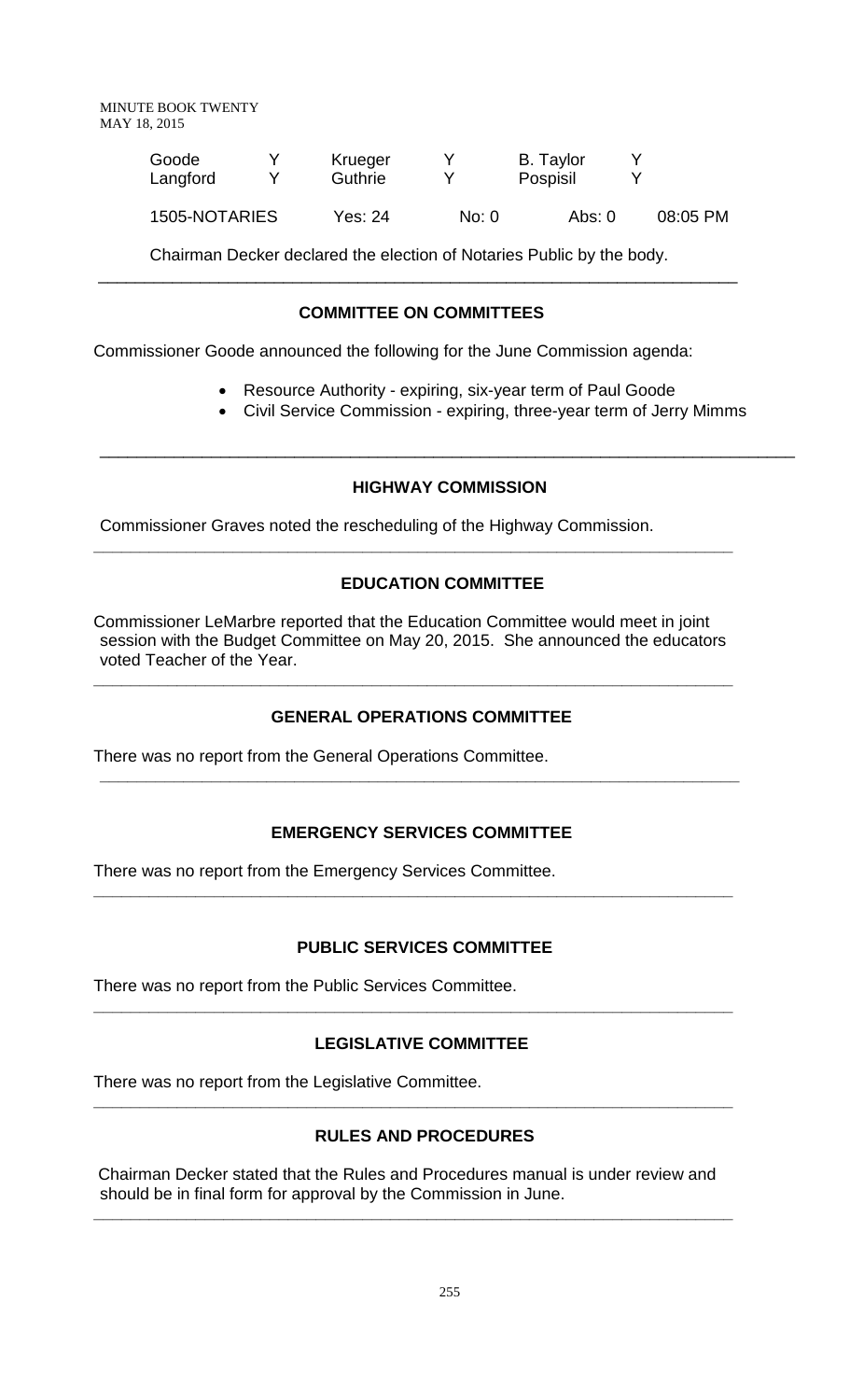## **FINANCIAL MANAGEMENT COMMITTEE**

Commissioner Langford noted the untimely passing of a local Portland High School student.

## **BUDGET COMMITTEE**

Commissioner Goode introduced the following resolutions and moved to group 1505-02 and 1505-03 for approval. Commissioner Pospisil seconded the motion. Chairman Decker declared the motion to group approved upon unanimous voice vote of the body.

Commissioner Goode moved, seconded by Commissioner LeMarbre to approve the following resolutions.

\_\_\_\_\_\_\_\_\_\_\_\_\_\_\_\_\_\_\_\_\_\_\_\_\_\_\_\_\_\_\_\_\_\_\_\_\_\_\_\_\_\_\_\_\_\_\_\_\_\_\_\_\_\_\_\_\_\_\_\_\_\_\_\_\_\_\_\_\_\_\_\_\_\_\_\_\_\_\_\_\_\_

#### **1505-02 A RESOLUTION APPROPRIATING \$90,863.99 IN PASS-THROUGH FUNDS FOR STATE INMATE MEDICAL BILLS TO THE BUDGET OF THE SHERIFF'S OFFICE**

**BE IT RESOLVED** by the Sumner County Board of County Commissioners meeting in regular session on this the 18<sup>th</sup> day of May, 2015, that this body hereby appropriates \$90,863.99 as pass-through funds for state inmate medical bills to the budget of the Sheriff's Office, as shown on the attachment herewith.

## **1505-03 A RESOLUTION APPROPRIATING \$72,480.00 IN PASS-THROUGH FUNDS FOR THE BUDGET OF THE HEALTH DEPARTMENT**

**BE IT RESOLVED** by the Sumner County Board of County Commissioners meeting in regular session on this the 18<sup>th</sup> day of May, 2015, that this body hereby appropriates \$72,480.00 as pass-through funds for the budget of the Health Department, as shown on the attachment herewith.

\_\_\_\_\_\_\_\_\_\_\_\_\_\_\_\_\_\_\_\_\_\_\_\_\_\_\_\_\_\_\_\_\_\_\_\_\_\_\_\_\_\_\_\_\_\_\_\_\_\_\_\_\_\_\_\_\_\_\_\_\_\_\_\_\_\_\_\_\_\_\_\_\_\_\_\_\_\_\_\_\_\_

Chairman Decker declared the resolutions approved upon voice vote on the first and final reading. \_\_\_\_\_\_\_\_\_\_\_\_\_\_\_\_\_\_\_\_\_\_\_\_\_\_\_\_\_\_\_\_\_\_\_\_\_\_\_\_\_\_\_\_\_\_\_\_\_\_\_\_\_\_\_\_\_\_\_\_\_\_\_\_\_\_\_\_\_\_\_\_\_\_\_\_\_\_\_\_\_\_\_\_\_\_\_\_\_\_

Commissioner Goode introduced the following resolution and moved for approval. Commissioner Krueger seconded the motion.

## **1505-04 A RESOLUTION APPROPRIATING \$48,426.00 FROM UNASSIGNED FUND BALANCE FOR AN INCREASE IN TRUSTEE'S COMMISSIONS OF THE GENERAL FUND**

**BE IT RESOLVED** by the Sumner County Board of County Commissioners meeting in regular session on this the  $18<sup>th</sup>$  day of May, 2015, that this body hereby appropriates \$48,426.00 from unassigned fund balance for an increase in Trustee's commissions of the General Fund, as shown on the attachment herewith.

\_\_\_\_\_\_\_\_\_\_\_\_\_\_\_\_\_\_\_\_\_\_\_\_\_\_\_\_\_\_\_\_\_\_\_\_\_\_\_\_\_\_\_\_\_\_\_\_\_\_\_\_\_\_\_\_\_\_\_\_\_\_\_\_\_\_\_\_\_\_\_\_\_\_\_\_\_\_\_\_\_\_

Chairman Decker declared the resolutions approved upon voice on the first and final reading.

\_\_\_\_\_\_\_\_\_\_\_\_\_\_\_\_\_\_\_\_\_\_\_\_\_\_\_\_\_\_\_\_\_\_\_\_\_\_\_\_\_\_\_\_\_\_\_\_\_\_\_\_\_\_\_\_\_\_\_\_\_\_\_\_\_\_\_\_\_\_\_\_\_\_\_\_\_\_\_\_\_\_\_\_\_\_\_\_\_\_